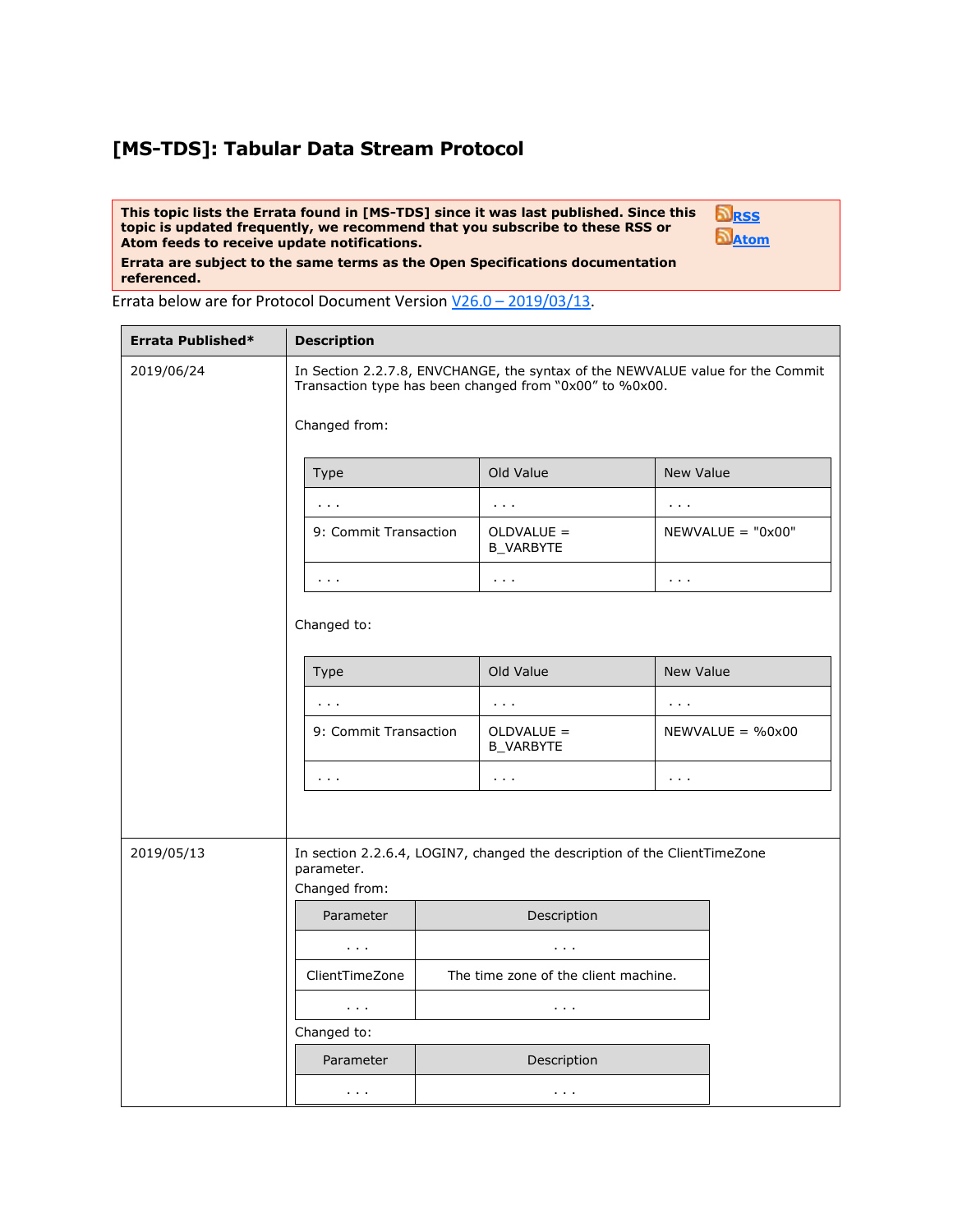| Errata Published* | <b>Description</b>                                                                                                                                                                                                                                                                                                                                          |                                                                                                                                    |  |  |  |
|-------------------|-------------------------------------------------------------------------------------------------------------------------------------------------------------------------------------------------------------------------------------------------------------------------------------------------------------------------------------------------------------|------------------------------------------------------------------------------------------------------------------------------------|--|--|--|
|                   | ClientTimeZone                                                                                                                                                                                                                                                                                                                                              | This field is not used and can be set to zero.                                                                                     |  |  |  |
|                   | $\sim$ 100 $\pm$                                                                                                                                                                                                                                                                                                                                            | $\mathbf{r}=\mathbf{r}+\mathbf{r}$                                                                                                 |  |  |  |
|                   | In subsections of section 4, Protocol Examples, changed the value of the<br>ClientTimeZone parameter.<br>In section 4.2, Login Request, and section 4.3, Login Request with Federated<br>Authentication, changed from:<br>$\alpha$ , $\alpha$ , $\alpha$<br><clienttimzone><br/><long>E0 01 00 00 </long><br/></clienttimzone><br>$\sim 100$<br>Changed to: |                                                                                                                                    |  |  |  |
|                   |                                                                                                                                                                                                                                                                                                                                                             |                                                                                                                                    |  |  |  |
|                   |                                                                                                                                                                                                                                                                                                                                                             |                                                                                                                                    |  |  |  |
|                   |                                                                                                                                                                                                                                                                                                                                                             |                                                                                                                                    |  |  |  |
|                   | <clienttimezone><br/><long>00 00 00 00 </long><br/></clienttimezone><br>$\sim 100$ km s $^{-1}$                                                                                                                                                                                                                                                             |                                                                                                                                    |  |  |  |
|                   | In section 4.16, FeatureExt with SESSIONRECOVERY Feature Data, changed from:<br><clienttimzone><br/><dword>E0 01 00 00 </dword><br/></clienttimzone><br>$\ldots$<br>Changed to:                                                                                                                                                                             |                                                                                                                                    |  |  |  |
|                   |                                                                                                                                                                                                                                                                                                                                                             |                                                                                                                                    |  |  |  |
|                   |                                                                                                                                                                                                                                                                                                                                                             |                                                                                                                                    |  |  |  |
|                   | <clienttimezone><br/></clienttimezone><br>$\mathbf{r}=\mathbf{r}+\mathbf{r}$                                                                                                                                                                                                                                                                                | <dword>00 00 00 00 </dword>                                                                                                        |  |  |  |
| 2019/05/13        |                                                                                                                                                                                                                                                                                                                                                             | In various sections, changed the names of BIGVARBINTYPE and BIGVARCHRTYPE to<br>BIGVARBINARYTYPE and BIGVARCHARTYPE, respectively. |  |  |  |
|                   |                                                                                                                                                                                                                                                                                                                                                             | In section 2.2.5.4.2, Variable-Length Data Types, changed from:                                                                    |  |  |  |
|                   | $\sim 1000$<br>BIGVARBINTYPE                                                                                                                                                                                                                                                                                                                                | = %xA5 ; VarBinary<br>BIGVARCHRTYPE = %xA7 ; VarChar<br>BIGBINARYTYPE = %xAD ; Binary                                              |  |  |  |
|                   | $\mathbf{r}=\mathbf{r}+\mathbf{r}$<br>USHORTLEN TYPE = BIGVARBINTYPE<br><b>BIGVARCHRTYPE</b>                                                                                                                                                                                                                                                                |                                                                                                                                    |  |  |  |
|                   |                                                                                                                                                                                                                                                                                                                                                             |                                                                                                                                    |  |  |  |
|                   |                                                                                                                                                                                                                                                                                                                                                             |                                                                                                                                    |  |  |  |
|                   | Changed to:                                                                                                                                                                                                                                                                                                                                                 |                                                                                                                                    |  |  |  |
|                   | $\sim 100$                                                                                                                                                                                                                                                                                                                                                  | BIGVARBINARYTYPE = %xA5 ; VarBinary<br>BIGVARCHARTYPE = %xA7 ; VarChar<br>BIGBINARYTYPE = %xAD ; Binary                            |  |  |  |
|                   | $\mathbf{r}=\mathbf{r}-\mathbf{r}$                                                                                                                                                                                                                                                                                                                          |                                                                                                                                    |  |  |  |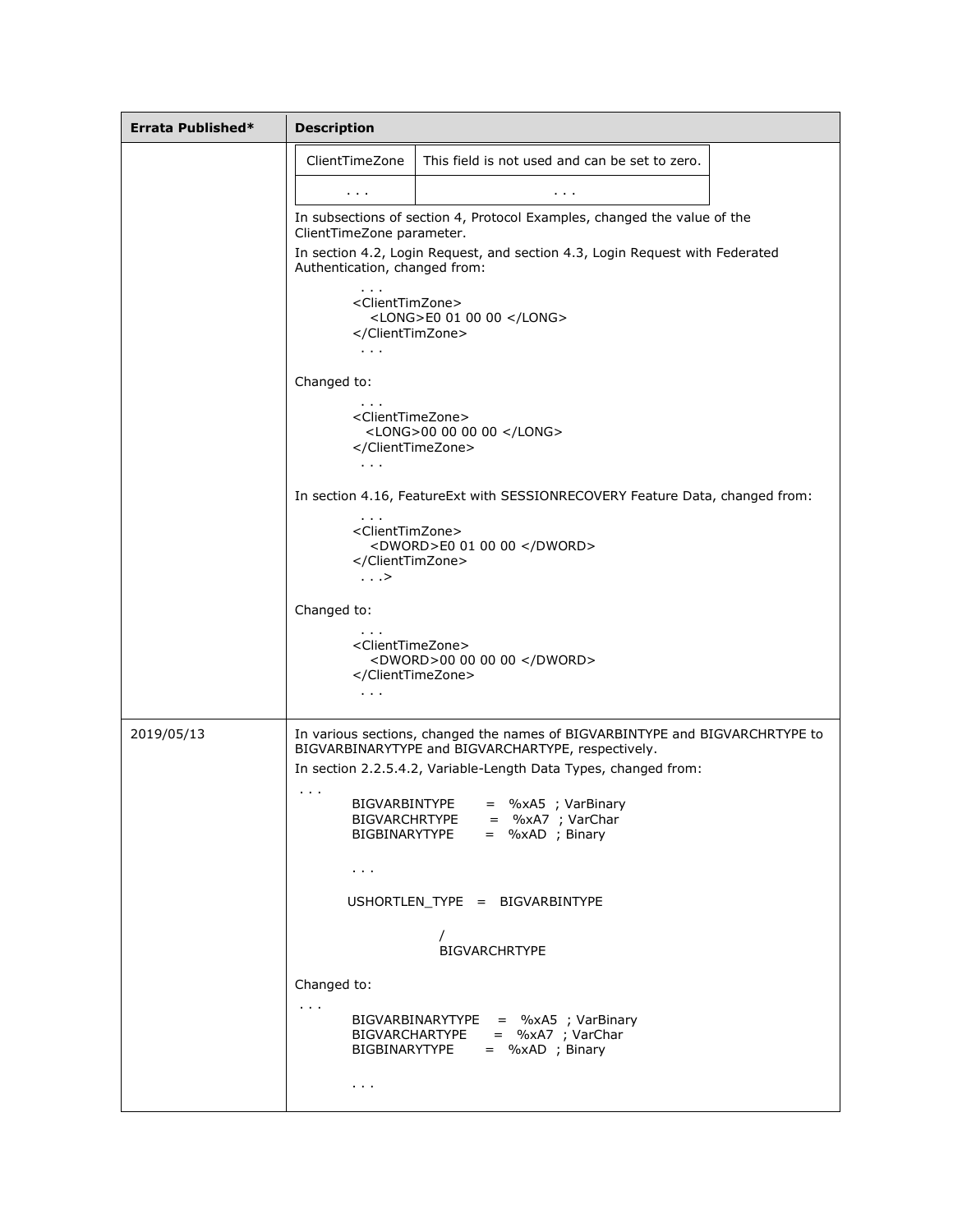| Errata Published* | <b>Description</b>                                                                                                                             |                                    |                                                      |  |  |  |
|-------------------|------------------------------------------------------------------------------------------------------------------------------------------------|------------------------------------|------------------------------------------------------|--|--|--|
|                   | USHORTLEN_TYPE = BIGVARBINARYTYPE                                                                                                              |                                    |                                                      |  |  |  |
|                   | <b>BIGVARCHARTYPE</b>                                                                                                                          |                                    |                                                      |  |  |  |
|                   | In section 2.2.5.4.3, Partially Length-Prefixed Data Types, changed from:                                                                      |                                    |                                                      |  |  |  |
|                   | PARTLENTYPE<br>= XMLTYPE                                                                                                                       |                                    |                                                      |  |  |  |
|                   | <b>BIGVARCHRTYPE</b>                                                                                                                           |                                    |                                                      |  |  |  |
|                   |                                                                                                                                                | <b>BIGVARBINTYPE</b>               |                                                      |  |  |  |
|                   | <b>NVARCHARTYPE</b>                                                                                                                            |                                    |                                                      |  |  |  |
|                   | <b>UDTTYPE</b>                                                                                                                                 |                                    |                                                      |  |  |  |
|                   | BIGVARCHRTYPE, BIGVARBINTYPE, and NVARCHARTYPE can represent two types<br>each:                                                                |                                    |                                                      |  |  |  |
|                   | Changed to:                                                                                                                                    |                                    |                                                      |  |  |  |
|                   | PARTLENTYPE<br>= XMLTYPE                                                                                                                       |                                    |                                                      |  |  |  |
|                   | <b>BIGVARCHARTYPE</b>                                                                                                                          |                                    |                                                      |  |  |  |
|                   | BIGVARBINARYTYPE                                                                                                                               |                                    |                                                      |  |  |  |
|                   | NVARCHARTYPE                                                                                                                                   |                                    |                                                      |  |  |  |
|                   | <b>UDTTYPE</b>                                                                                                                                 |                                    |                                                      |  |  |  |
|                   | BIGVARCHARTYPE, BIGVARBINARYTYPE, and NVARCHARTYPE can represent two<br>types each:<br>In section 2.2.5.5.4, SQL_VARIANT Values, changed from: |                                    |                                                      |  |  |  |
|                   | VARIANT BASETYPE                                                                                                                               | VARIANT_PROPBYTES                  | VARIANT_PROPERTIES                                   |  |  |  |
|                   |                                                                                                                                                |                                    |                                                      |  |  |  |
|                   | BIGVARBINTYPE,<br><b>BIGBINARYTYPE</b>                                                                                                         | 2                                  | 2 bytes specifying max length                        |  |  |  |
|                   | $\mathbf{r}=\mathbf{r}+\mathbf{r}$                                                                                                             | $\sim$ 10 $\pm$                    | $\mathbf{r}=\mathbf{r}+\mathbf{r}$                   |  |  |  |
|                   | <b>BIGVARCHRTYPE,</b><br>BIGCHARTYPE,<br>7<br>NVARCHARTYPE, NCHARTYPE                                                                          |                                    | 5-byte COLLATION, followed<br>by a 2-byte max length |  |  |  |
|                   | Changed to:                                                                                                                                    |                                    |                                                      |  |  |  |
|                   | VARIANT BASETYPE                                                                                                                               | VARIANT_PROPBYTES                  | VARIANT_PROPERTIES                                   |  |  |  |
|                   | $\mathbf{r}=\mathbf{r}+\mathbf{r}$                                                                                                             | $\mathbf{r}=\mathbf{r}+\mathbf{r}$ | $\sim$ 10 $\pm$                                      |  |  |  |
|                   | BIGVARBINARYTYPE,<br>BIGBINARYTYPE                                                                                                             | 2                                  | 2 bytes specifying max length                        |  |  |  |
|                   | $\sim 1000$                                                                                                                                    | $\mathbf{r}=\mathbf{r}+\mathbf{r}$ | $\mathbf{r}=\mathbf{r}+\mathbf{r}$                   |  |  |  |
|                   | BIGVARCHARTYPE,<br>BIGCHARTYPE,<br>NVARCHARTYPE, NCHARTYPE                                                                                     | 7                                  | 5-byte COLLATION, followed<br>by a 2-byte max length |  |  |  |